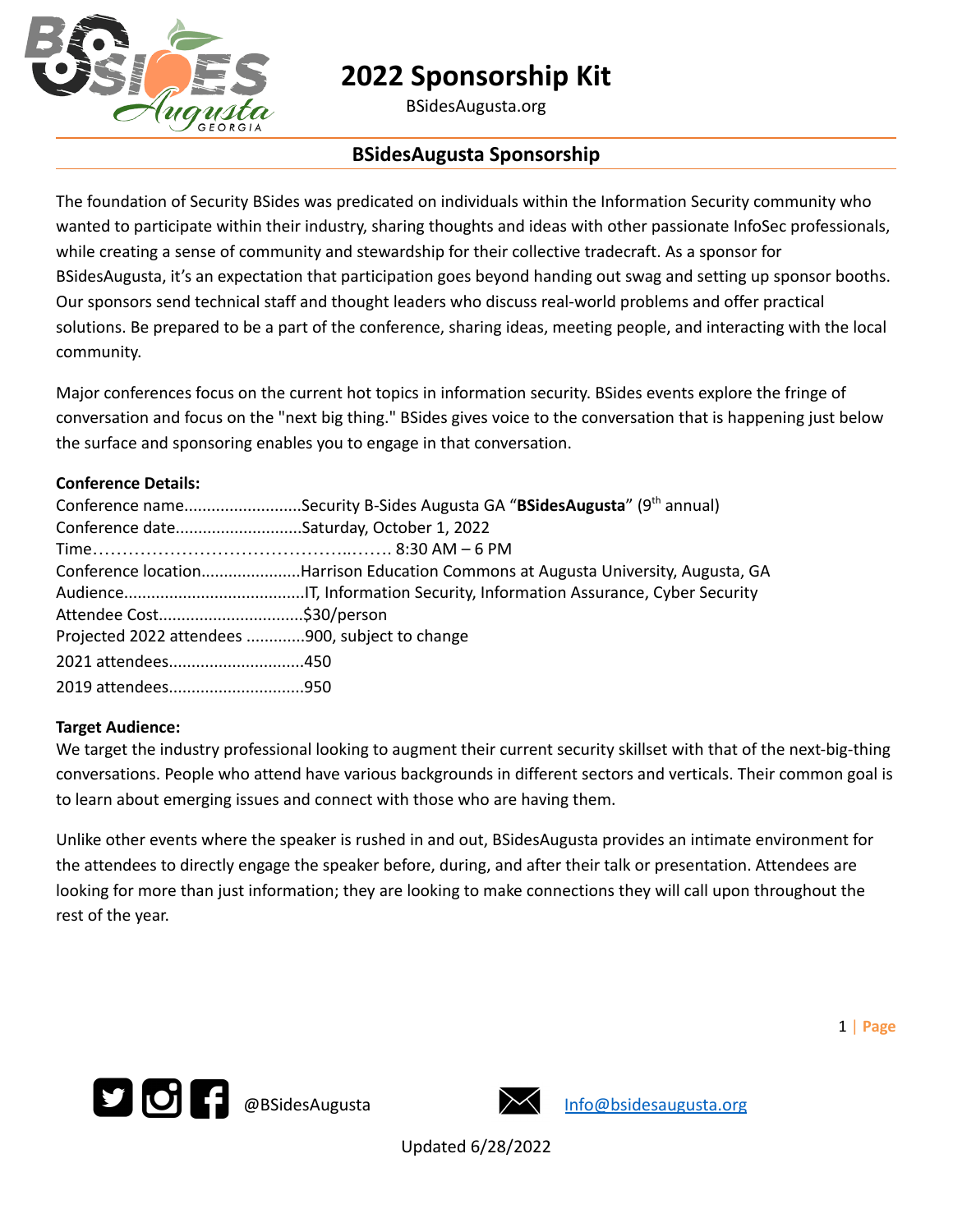

BSidesAugusta.org

## **Sponsorship Benefits**

## **Brand recognition and awareness**

Depending on the level of sponsorship, you may recognize your brand placement at some or all of the following: t-shirts, signage/lanyards, brochures, and an announcement prior to each presentation and on social media sites (Twitter, Facebook, etc.). Based on your level of participation, creative and custom branding may be arranged. Such ideas may include, but are not limited to:

- Network Equipment
- Contests or giveaways
- Training Sessions/seminars

## **Reach Your Target Audience**

BSidesAugusta reaches out to industry professionals looking to augment their knowledge with cutting edge presentations and ideas. Typically, this includes industry leaders, thought leaders, information security professionals from the public, private and academic sectors, and even students who wish to expand their depth and body of knowledge.

### **Recruitment**

In a challenging job market, the information security industry still has more job openings than qualified personnel to fill them. BSidesAugusta sponsors will have the opportunity to interact directly with highly skilled information security professionals, engaging them in discussion on leading-edge security ideas and some of the industry's greatest challenges. Sponsors will also be eligible to receive resumes from participating conference attendees.

### **Augusta's Cyber Stock is Rising on the State, National, and International Stages**

For nearly a century, Augusta has been world-renowned for its famous golf tournament. But it's also rapidly becoming known as a hub of cybersecurity activity on multiple levels.

In 2017 and 2018, the State of Georgia invested over \$100 million in the construction of the Georgia Cyber Center along Augusta's Riverwalk and has attracted investment from across the country. Area universities have mature cybersecurity programs and local schools have invested in cybersecurity education. The local information security community is very active and engaged through a myriad of local, national, and international organizations, as well as through events like BSidesAugusta. The Federal Government invests in the Augusta area as well. The US Army Cyber Command headquarters and US Army Cyber Center of Excellence are located at nearby Fort Gordon, where the Army's cyber workforce is trained and much of it operates. Augusta is also receiving global attention. In 2017, a Fortune magazine article listed Augusta among global cities - Atlanta, DC, Silicon Valley, Tel Aviv, Boston, and London - as a contender among seven cities to become "the World's Cybersecurity Capital." CSO Online named Augusta one of the "Top 10 global cybersecurity hubs for 2019" among cities such as London, San Diego, New York City, and San Antonio.

2 | **Page**



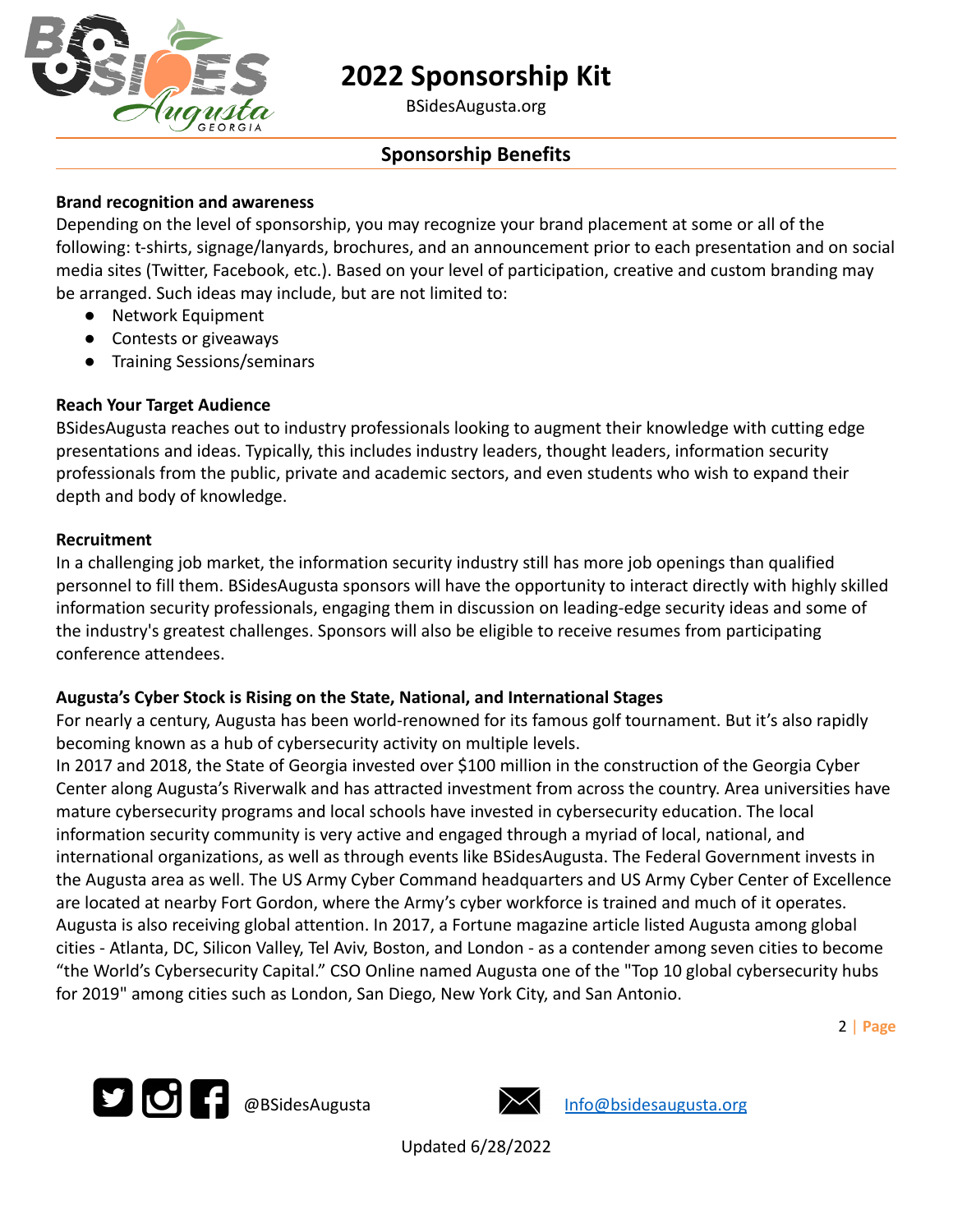

BSidesAugusta.org

### **Community Atmosphere**

For some, sponsoring large events is not within their price range leaving them with no option for communicating their message. BSidesAugusta is just the place for you! This smaller, community atmosphere brings together active and engaged participants who want to absorb information. Sponsoring a BSidesAugusta event enables your organization to be that big fish in a small pond and better communicate your message to an active audience.

### **Stay in touch with the industry**

BSidesAugusta enables its supporters and participants to identify and connect with industry leaders and voices. These participants represent the social networking of security. They are the people with who you want to engage to solicit feedback and bring voice to your conversation.

### **Stay abreast on the next big thing**

Nobody knows what the "next big thing" will be, but these events are community-driven with presentations chosen by industry peers. Keeping in touch with the topics that are making waves at the ground level, will mean your company is prepared when the "next big thing" hits.

#### **Media Coverage**

In just over ten years, BSides has gathered mass media attention and been written up in Forbes, CSO Online, Network World, Computerworld, Information Week, The Register, ZDNet, and Dark Reading magazines. In addition to the blog posts and podcasts, BSides has also received coverage from Hacker News Network (HNN), EFFector, and Cisco System Cyber Risk Report. For more information, check out: http://www.securitybsides.org/Media

BSidesAugusta's YouTube channel contains recordings of most talks and links to media coverage: <https://bsidesaugusta.org/youtube>



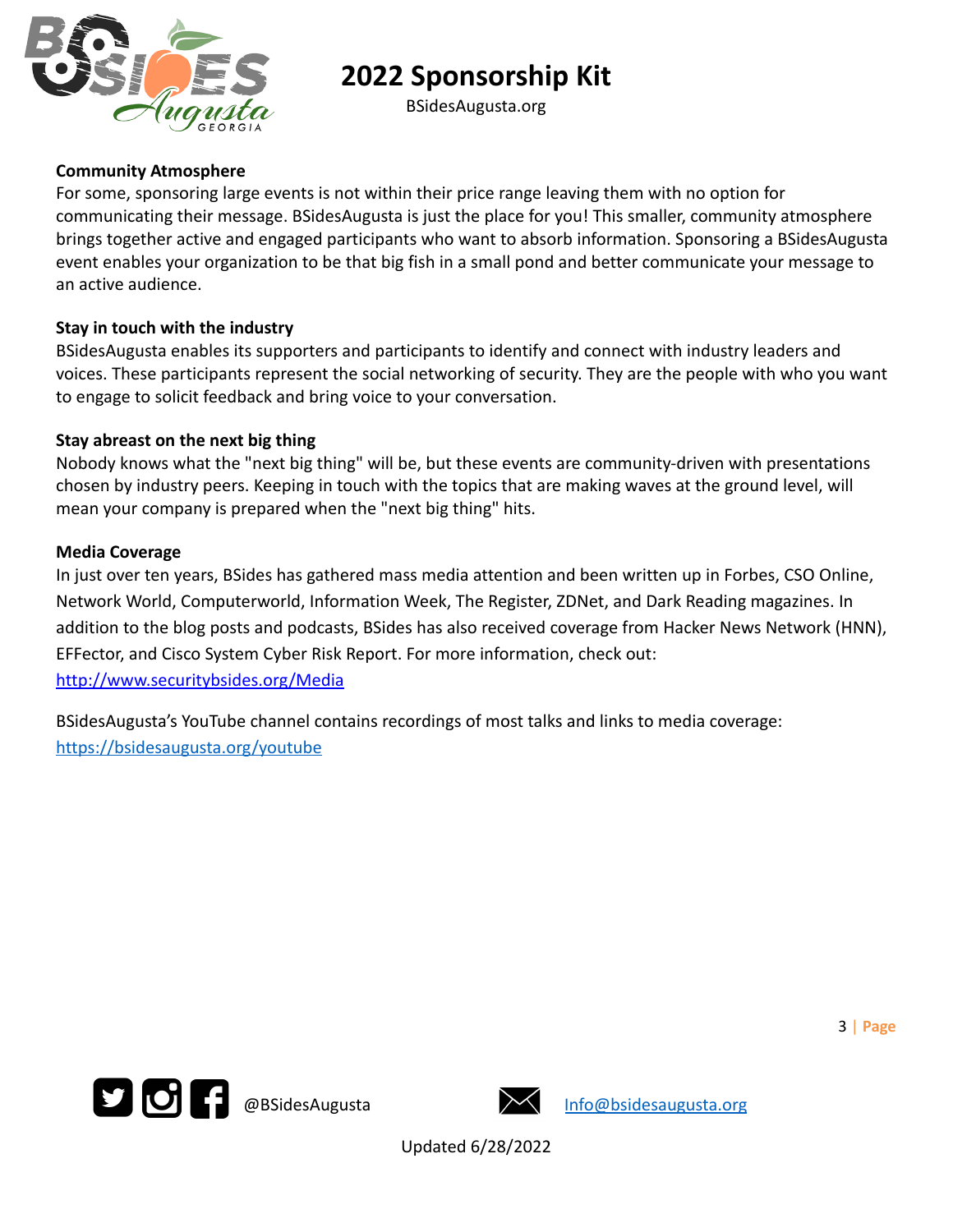

BSidesAugusta.org

## **Schedule of Events**

- Call for Papers opens **April 28**
- Call for Papers closes **June 20**
- Speakers selected and notified **July 12**
- Registration opens **July 14, Noon Eastern Time**
- Special rate at the conference hotels end **TBD**
- Sponsor Ads and Table Information Due **September 12, Noon Eastern Time**
- Last day for Sponsors to claim VIP and Exhibitor tickets **September 16**
- Regular registration (includes lunch and t-shirt) closed **September 16 or until sold out**
- Training Week **September 26-29**
- Late registration (attendance only) closed **September 30 or until sold out**
- Security Onion Conference (another great Augusta con) **September 30**
- Speaker Dinner **September 30**
- BSidesAugusta **October 1 (times subject to change)**
	- o Sponsor Table Setup (Silver, Gold, Platinum) **6:15 AM**
	- o Doors Open **7:45 AM**
	- o Opening Remarks **8:30 AM**
	- o Keynote begins **9:00 AM**
	- o Last talk ends **5:00 PM**

For the most up to date schedule, please see: https://bsidesaugusta.org/events



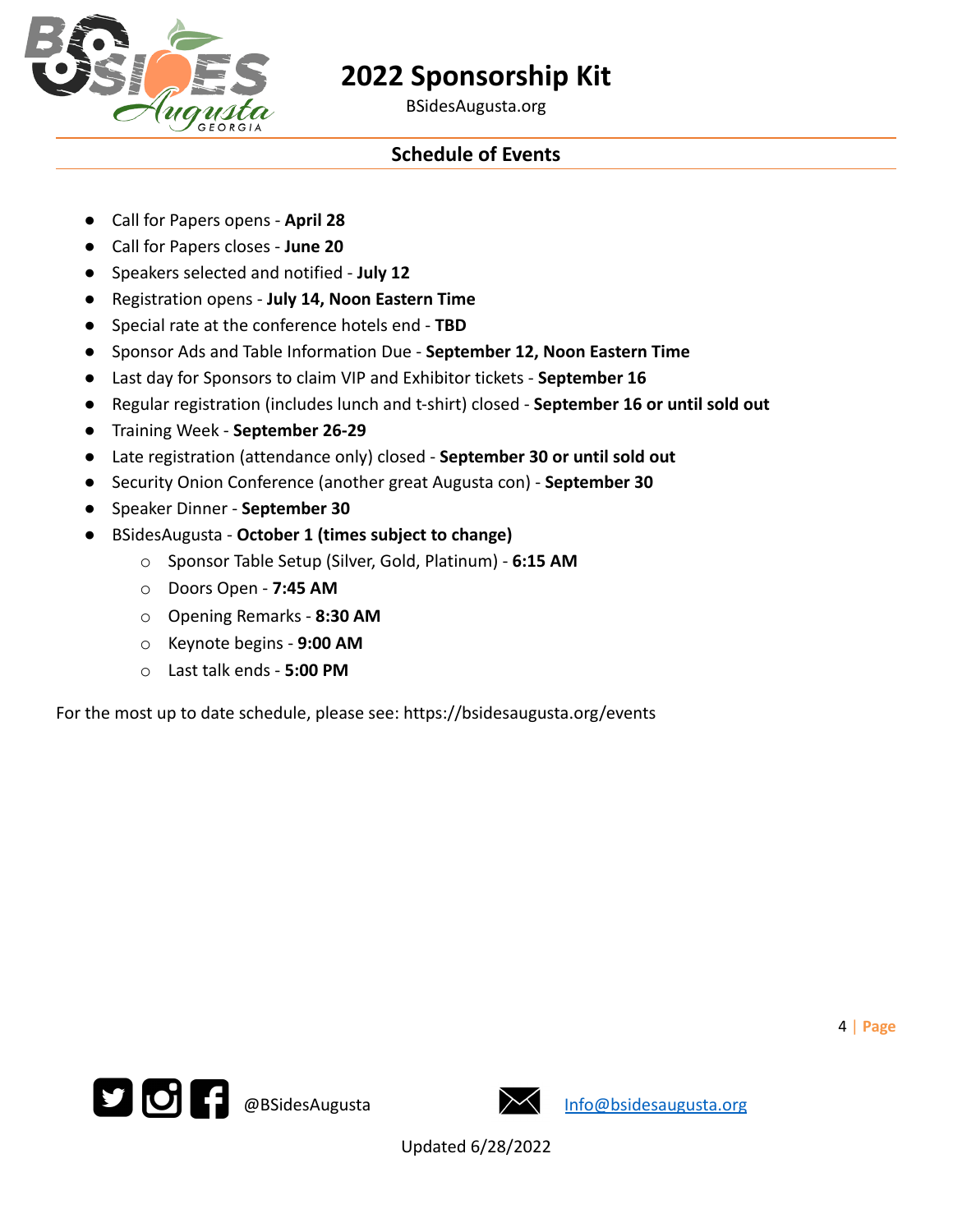

BSidesAugusta.org

| <b>Sponsorship Packages</b>                       |                              |                    |                   |                         |                         |                       |  |  |
|---------------------------------------------------|------------------------------|--------------------|-------------------|-------------------------|-------------------------|-----------------------|--|--|
| <b>BSidesAugusta Conference (October 1)</b>       |                              |                    |                   |                         |                         |                       |  |  |
|                                                   | <b>Sponsorship Tiers</b>     |                    |                   |                         |                         |                       |  |  |
| <b>Benefits</b>                                   | <b>Diamond</b><br>See page 7 | Platinum<br>\$5500 | Gold<br>\$3500    | <b>Silver</b><br>\$2000 | <b>Bronze</b><br>\$1000 | <b>Basic</b><br>\$500 |  |  |
| Sponsorships Available                            | 1                            | 3                  | 6                 | 5                       | 5                       | 5                     |  |  |
| Logo on Website                                   |                              |                    |                   |                         |                         |                       |  |  |
| Logo on Presentation<br><b>Between Talks</b>      | <b>All Tracks</b>            | <b>All Tracks</b>  | <b>All Tracks</b> | <b>All Tracks</b>       | <b>All Tracks</b>       | <b>All Tracks</b>     |  |  |
| Logo on Back of<br>Printed Program (Tiered)       |                              |                    |                   |                         |                         |                       |  |  |
| Social Media                                      |                              |                    |                   |                         |                         |                       |  |  |
| Company marketing in<br>SWAG bags                 |                              |                    |                   |                         |                         |                       |  |  |
| Logo Included on<br><b>Presentation Videos</b>    |                              |                    |                   |                         |                         | X                     |  |  |
| Number of<br><b>Attendee Badges</b>               | 30                           | 20                 | 10                | 5                       | $\overline{2}$          | $\Omega$              |  |  |
| Ad in Printed Program                             | <b>Full Page</b><br>(First)  | <b>Full Page</b>   | <b>Full Page</b>  | $1/2$ Page              | X                       | X                     |  |  |
| <b>Exhibit Space</b><br>at Conference             |                              |                    |                   |                         | X                       | X                     |  |  |
| Number of<br><b>Exhibitor Badges</b>              | 3                            | 3                  | 3                 | $\overline{2}$          | $\mathbf 0$             | $\mathbf 0$           |  |  |
| Tables Provided* (6ft)                            | $\overline{2}$               | $\overline{2}$     | $\overline{2}$    | $\mathbf{1}$            | X                       | X                     |  |  |
| <b>Prime Table Location</b>                       |                              |                    |                   | X                       | X                       | X                     |  |  |
| Logo on Back of Conference<br>T-Shirt<br>(Tiered) | (Top)                        |                    |                   | Х                       | Х                       |                       |  |  |

\* See next page

**10 Constitutes** and the entity of the entity of the entity of the entity of the entity of the entity of the entity of the entity of the entity of the entity of the entity of the entity of the entity of the entity of the e



5 | **Page**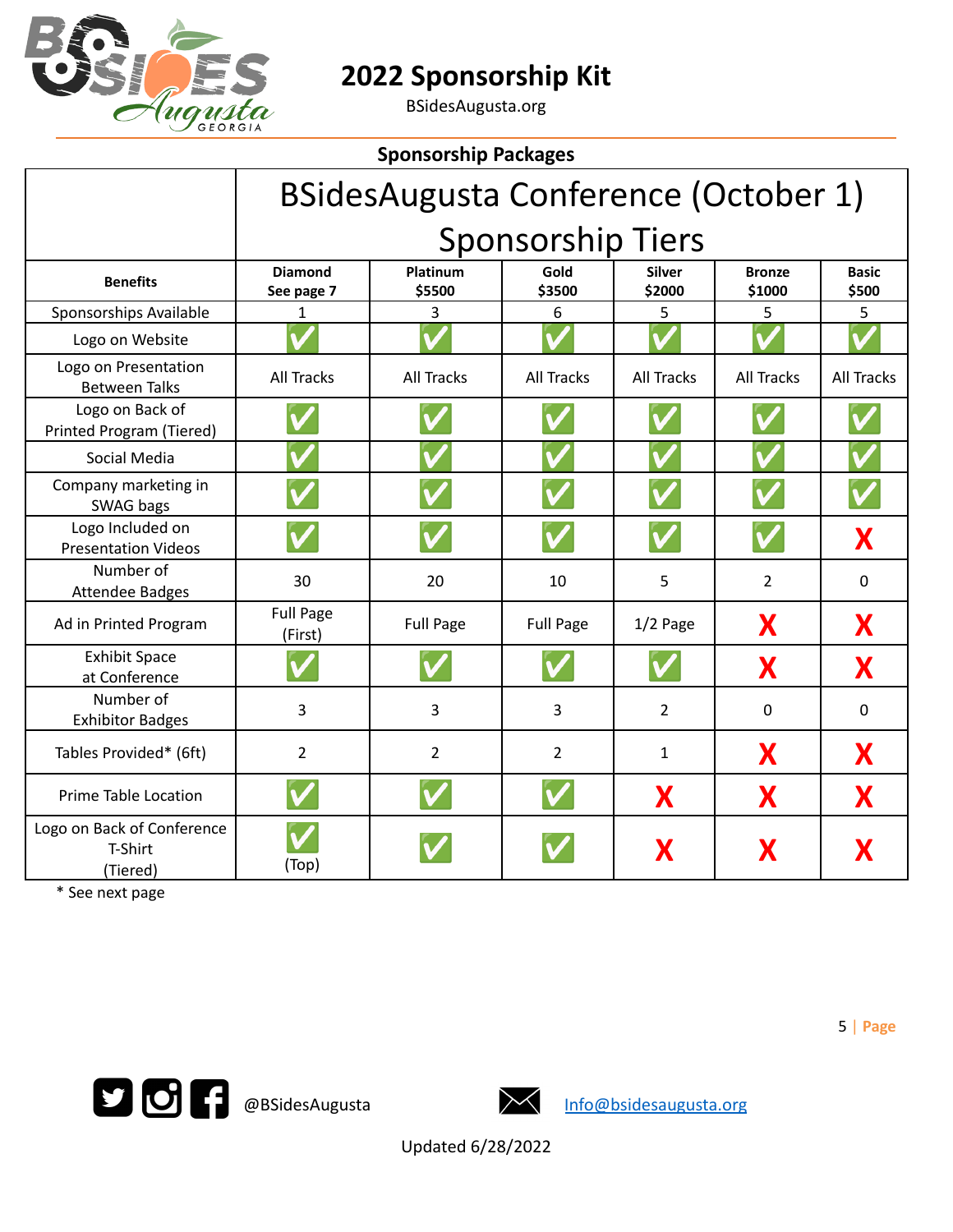

BSidesAugusta.org

## **\* Table Space for Platinum, Gold, and Silver sponsors**

- BSidesAugusta will provide one 6' folding table for all Silver sponsors and up to two 6' tables for Gold and higher level sponsors, and up to two chairs.
- BSidesAugusta does not provide table coverings or draping for sponsor tables.
- Free electricity is available. Contact us for more info.
- Monitors are available for a fee on a first-come, first-served basis. Contact us for more info.
- All sponsors will receive an exhibitor kit with information and deadlines for deliverables.
- On the morning of the conference, setup begins at 6:15 AM, and doors open at 7:45 AM. The last track will end at approximately 5 PM. Sponsors can "tear down" any time they wish.
- All sponsors are expected to be cleared within one hour after the last track's end-time.
- The 2022 event may have COVID-19 protocols in place. See <https://bsidesaugusta.org/health> for more information.

In addition to our general sponsors, we are also looking for a few sponsors to contribute to designated funds for the purchase of specific items and services listed below. There are also opportunities to contribute items to reduce your sponsorship amount.

These special sponsorship options are sponsored on a first-come, first-served basis.



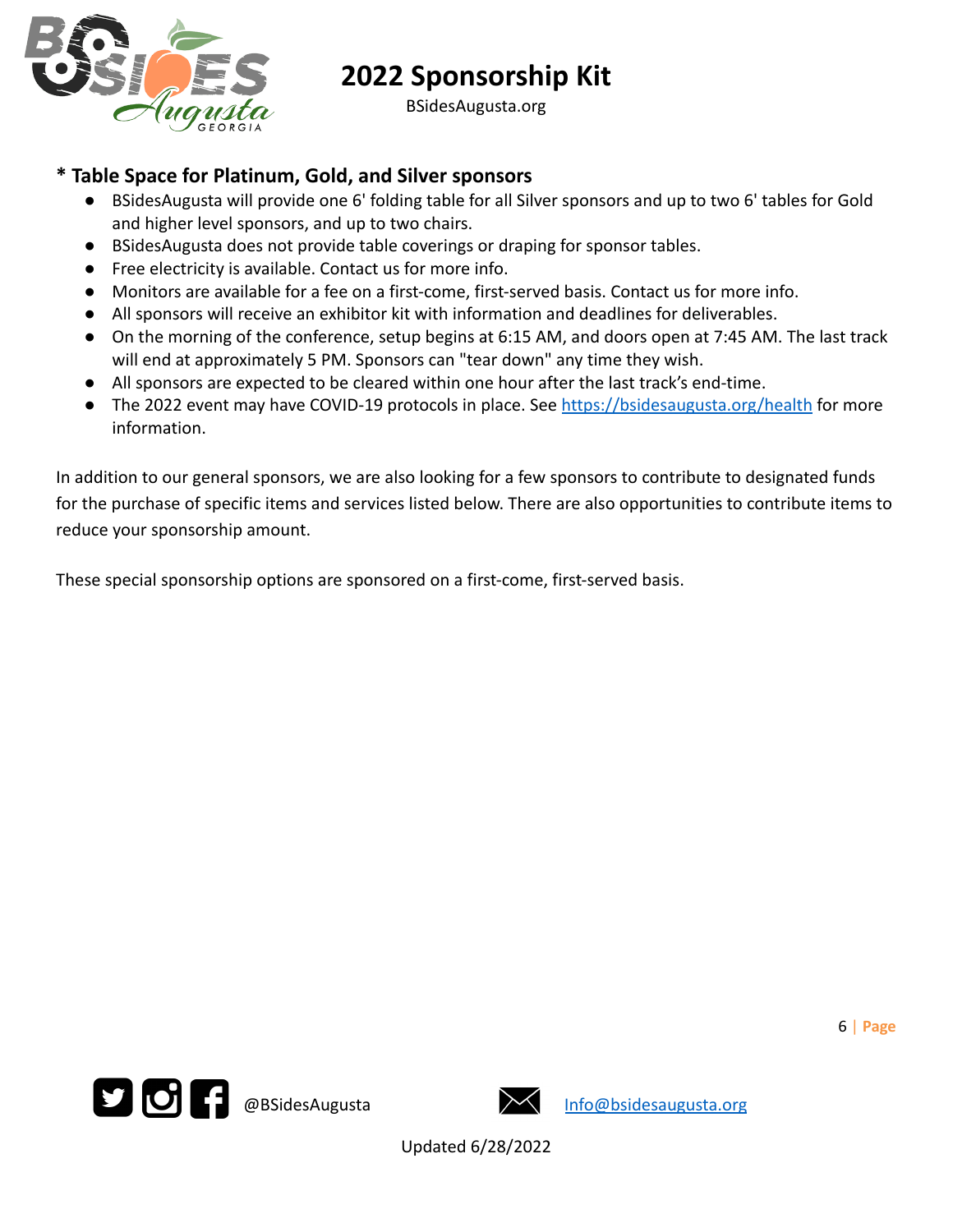

BSidesAugusta.org

## **Special Sponsorship Options**

### **Breakfast: \$1500 (for purchasing water, coffee, doughnuts, etc.; Limited to 2)**

- Bronze level benefits
- Additional company paper sign displayed in breakfast area

## **Lunch: \$2500 (Limited to 4)**

- Silver level benefits
- Additional company signage (provided by company) displayed in lunch area

## **WiFi: \$2500 (Limited to 1)**

- Silver level benefits
- Identification as WiFi Sponsor on the WiFi Landing Page

## **Lanyards: \$3750 (Limited to 1)**

- Gold level benefits
- Your company and BSidesAugusta logos on lanyards given to the first 1000 attendees.

### **Capture the Flag (CTF) Competition: \$3750 (Limited to TBD)**

- Gold level benefits
- Space to host the CTF at the conference site (company provides and operates CTF)
- Additional company signage (provided by company) displayed in lunch area
- Entrance to BSidesAugusta for up to 5 personnel staffing the CTF

### **Attendee Bags: \$3750 (Limited to 1)**

- Gold level benefits
- Your company and BSidesAugusta logos on up to 1000 attendee bags (canvas)

### **Badges: \$4000 (Limited to 1)**

- Gold level benefits
- Identification as Badge Sponsor in the program guide
- Company logo on the attendee badges





Updated 6/28/2022





7 | **Page**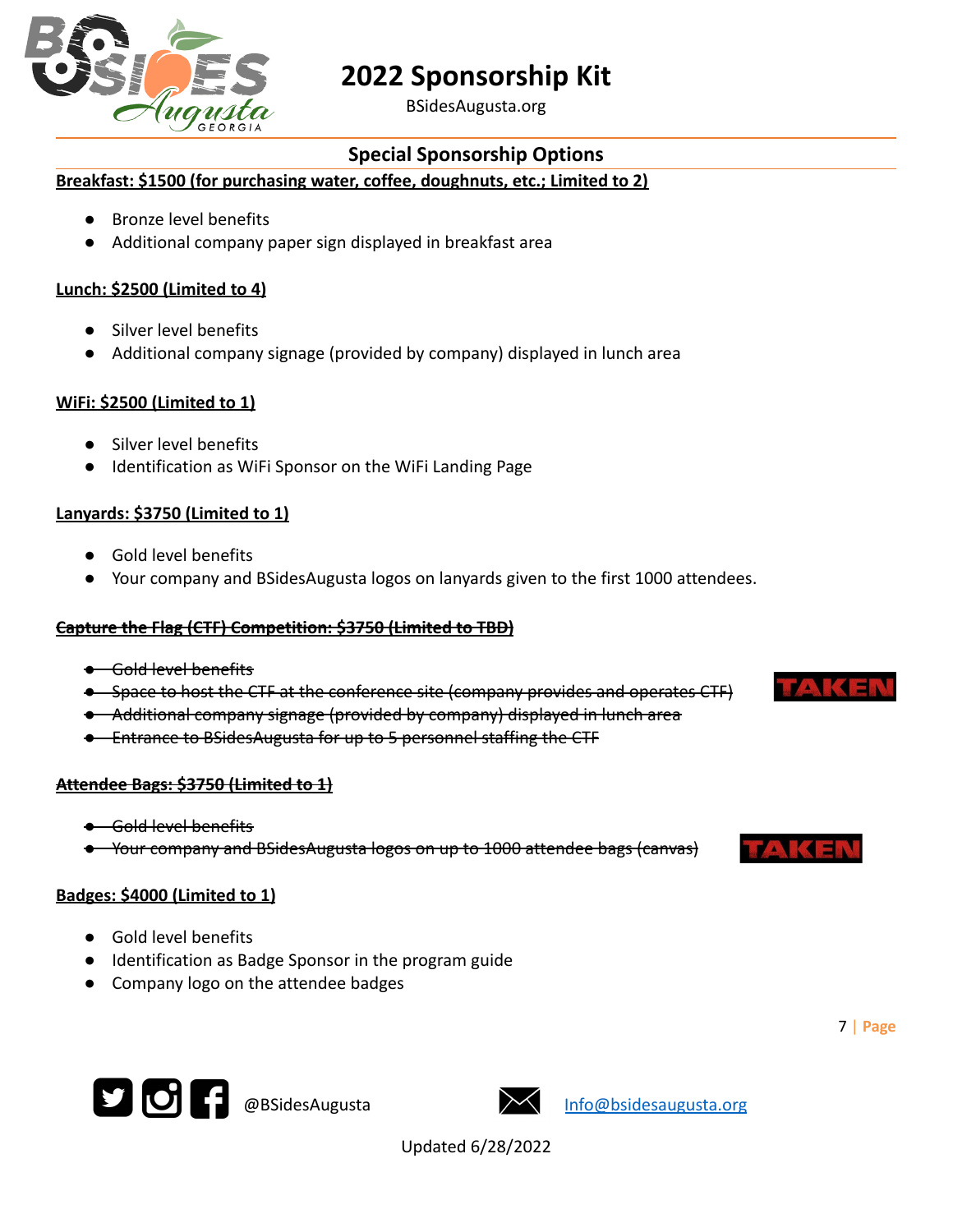

BSidesAugusta.org

### **Speaker Dinner: \$6000 (dinner, bar, entertainment for 60-100, October 1, 2021; Limited to 1)**

- Platinum level benefits
- Verbal recognition during dinner
- Additional company signage (provided by company) displayed in dinner area



8 | **Page**

● 2 passes to the Speaker Dinner

### **Diamond Level Sponsorship: \$10000 or provide the conference facility (Limited to 1)**

- Platinum Sponsorship benefits
- Exclusivity This sponsorship level is limited to one sponsor, which will be recognized as the Diamond Sponsor
- First Ad in Printed Program
- Largest company logo in the top spot on the back of the BSidesAugusta T-shirts
- 10 additional Attendee Badges
- 2 passes to the Speaker Dinner

## **BSidesAugusta COVID-19 Statement:**

The information in this packet may change due to current pandemic-related conditions.

For further updates about our response to the COVID-19 pandemic, please see our website at https://bsidesaugusta.org/health



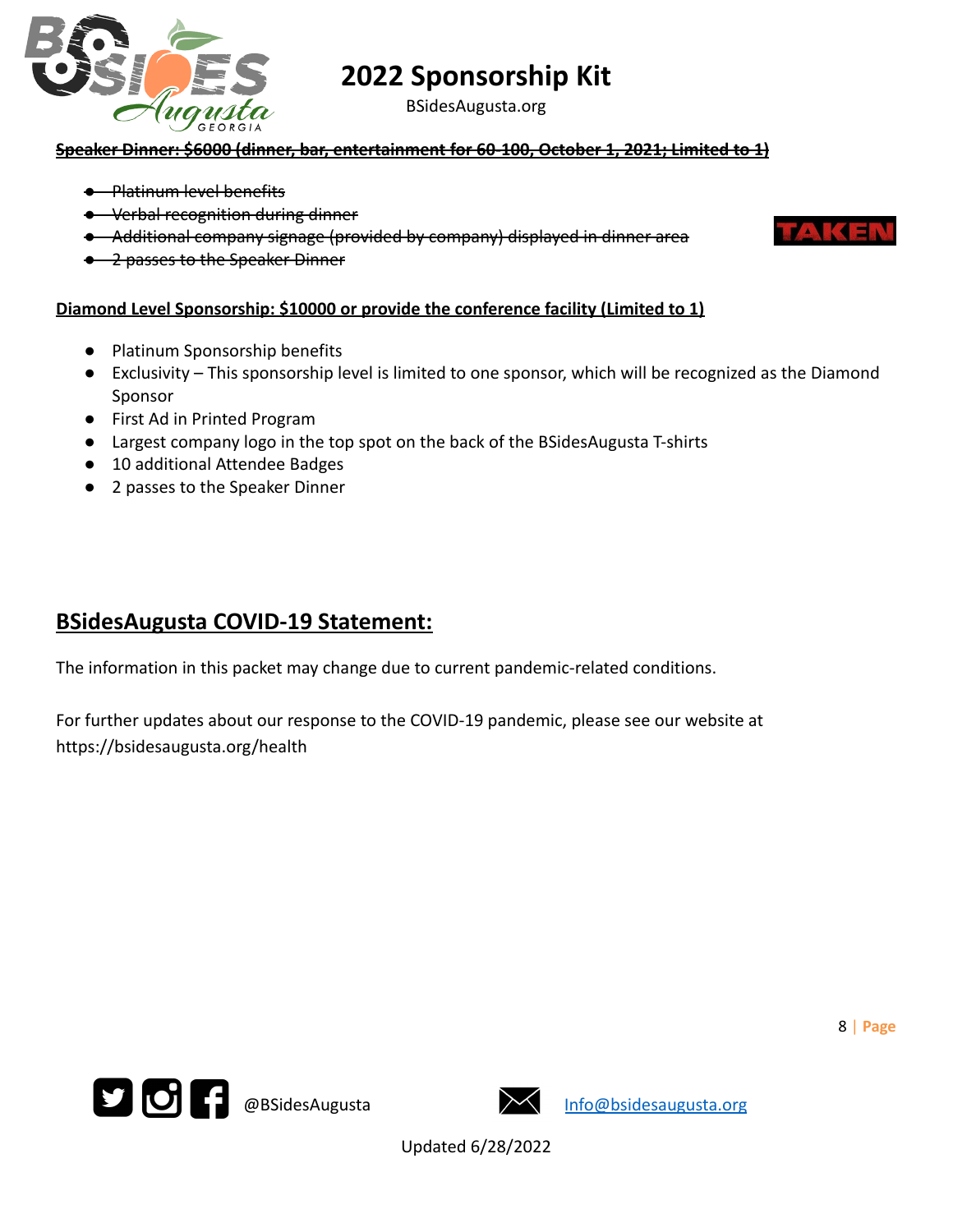

BSidesAugusta.org

## **BSidesAugusta Sponsorship Agreement**

## **Terms and Conditions**

1. Sponsorship Agreement: between BSidesAugusta and "Sponsor" is valid from the date it is fully executed through the end of the BSidesAugusta event.

2. Sponsor Marketing Use Agreement: Sponsor may use the following tag line on its marketing materials during the term of this Sponsorship Agreement: "Official Sponsor of BSidesAugusta".

3. Production Timeline: In order for BSidesAugusta to fulfill all promotional benefits for Sponsor, Sponsor agrees to meet all BSidesAugusta related submission deadlines:

a. BSidesAugusta must receive the Sponsor logo, website, ad (if applicable), signage (if applicable), within 10 business days from the date this Sponsorship Agreement is executed.

b. All items must be submitted no later than one month prior to the event or production deadline, as communicated by BSidesAugusta to the Sponsor.

4. Sponsor Trademark Usage Agreement: Sponsor agrees to allow BSidesAugusta to use Sponsor's trademark/logo/tagline solely to perform and fulfill its obligations under the Sponsorship Kit and this Sponsorship Agreement.

5. Sponsor Trademark Usage: Notwithstanding Section 4 above, Sponsor agrees to allow BSidesAugusta the right to use Sponsor's trademark/logo/tagline and graphics on all of the BSidesAugusta Sponsor promotional benefits, including but not limited to:

- a. The Web banner ad to be posted on the BSidesAugusta and Security B-Sides websites
- b. Sponsor benefit items BSidesAugusta detailed on the Support Package section
- c. Any BSidesAugusta Exhibit Hall promotional signage/lanyards, etc.

6. Web Reference: Sponsor may publish an Internet hyperlink from Sponsor's website to the BSidesAugusta and Security B-Sides websites, and maintain the hyperlink as an active, functional, and correct link to the BSidesAugusta website through the duration of the BSidesAugusta event and thereafter unless removal is requested by Sponsor.

7. Use of Sponsor Booths: Any sponsor permitted to staff a table or have a sponsor booth agrees to the following terms: a. The use of "booth babes" or any other individuals not affiliated with the sponsoring organization to promote a good or service or otherwise draw attention to a sponsor booth is strictly forbidden.

b. All individuals promoting goods, services, or otherwise operating on behalf of a sponsor's booth must be of a suitable level of technical expertise to sufficiently explain, in detail, the good or service being promoted and/or provided. Additionally, such individuals must be officially affiliated with the sponsoring organization via employment, contract, subcontract or some other binding agreement or affiliation.

9 | **Page**



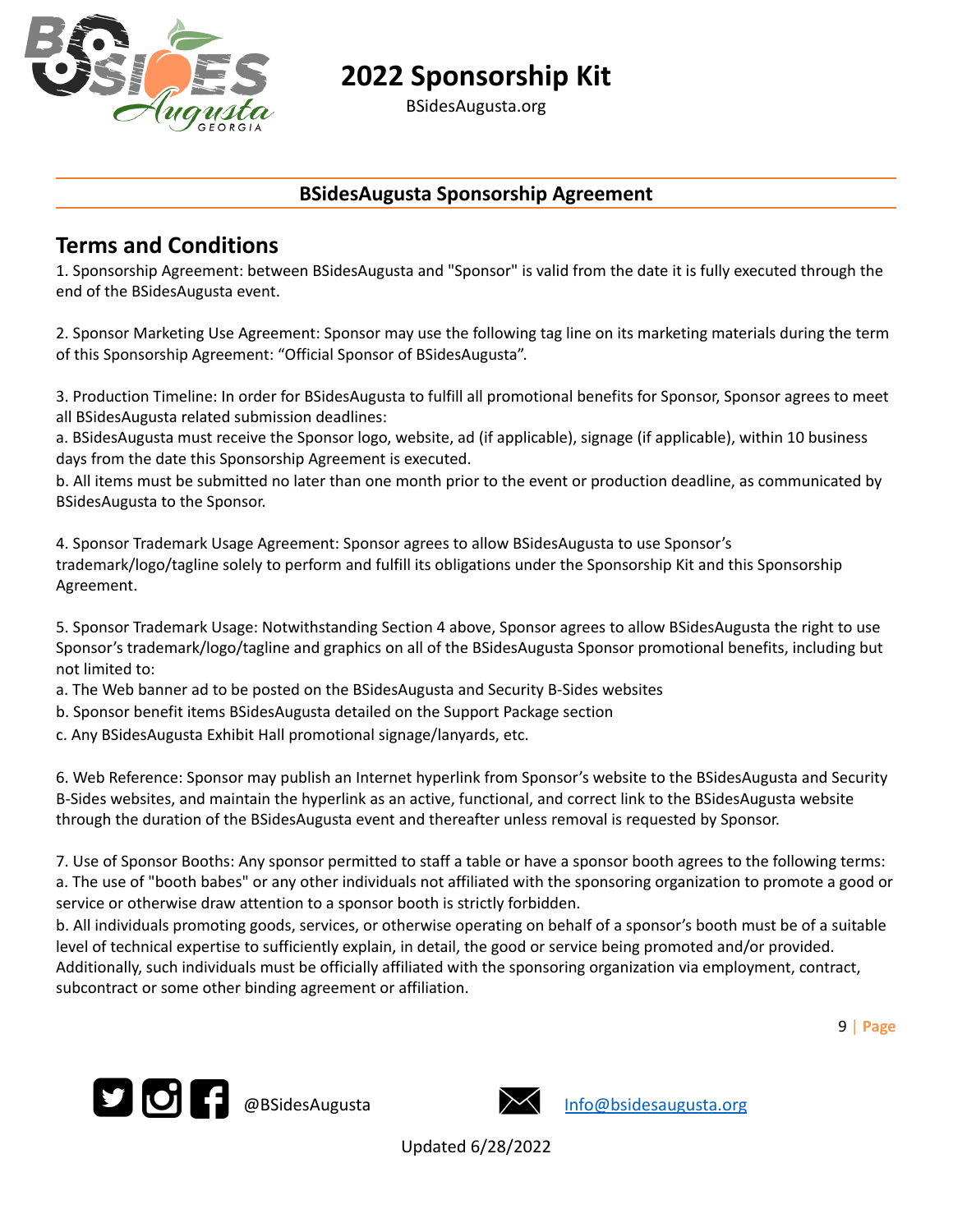

BSidesAugusta.org

c. Every person staffing a sponsor booth must have a valid ticket. All free tickets not claimed by the established claim deadline, approximately 3-4 weeks before the conference date, will be forfeited.

8. One sponsor, one company, one logo: No organization may split payment of a sponsorship with another. Individual sponsorships are limited to one organization each.

9. Payment: Full payment must accompany this application and Sponsorship Agreement and be received by BSidesAugusta via check made out to "**BSidesAugusta, Inc.**" Online payment options are also available.

10. Refunds: There are no refunds.

11. Non-endorsement: The use of Sponsor's name within Security B-Sides or BSidesAugusta mailing list does not constitute endorsement by Security B-Sides or BSidesAugusta of the Sponsor, the Sponsor's services, products or programs. Additionally, the Sponsor is not permitted to represent in any manner that such products, services, or programs have been endorsed by Security B-Sides or BSidesAugusta.

12. Non-exclusivity: Neither Security B-Sides or BSidesAugusta awards exclusive sponsorship or establishes exclusive relationships with Sponsors. Sponsors shall not imply that such a preferential relationship exists between Sponsor and Security B-Sides or BSidesAugusta.

13. Limited Liability: In the event that circumstances beyond the commercially reasonable control of Security B-Sides or BSidesAugusta interferes with, or prevents, Security B-Sides or BSidesAugusta from fulfilling, in part, or all of, Sponsor's promotional benefits under this Sponsorship Agreement, Sponsor, by signing this Sponsorship Agreement, holds Security B-Sides or BSidesAugusta, as well as their respective Board of Directors and employees harmless from all legal and financial liability to Sponsor, caused by such circumstances, beyond the fee paid by Sponsor for this sponsorship.

14. Force Majeure: Neither Security B-Sides or BSidesAugusta, or Sponsor shall be deemed in default of this Sponsorship Agreement to the extent that performance of its obligations or attempts to cure any breach are delayed or prevented by reason of any act of God (including viral pandemics), fire, natural disaster, accident, act of government, or any other causes beyond its commercially reasonable control.

15. Rejection: Security B-Sides or BSidesAugusta reserves the right to reject a potential sponsor for any reason.

16. Entire Agreement: This and all attachments hereto, constitute the entire Sponsorship Agreement.